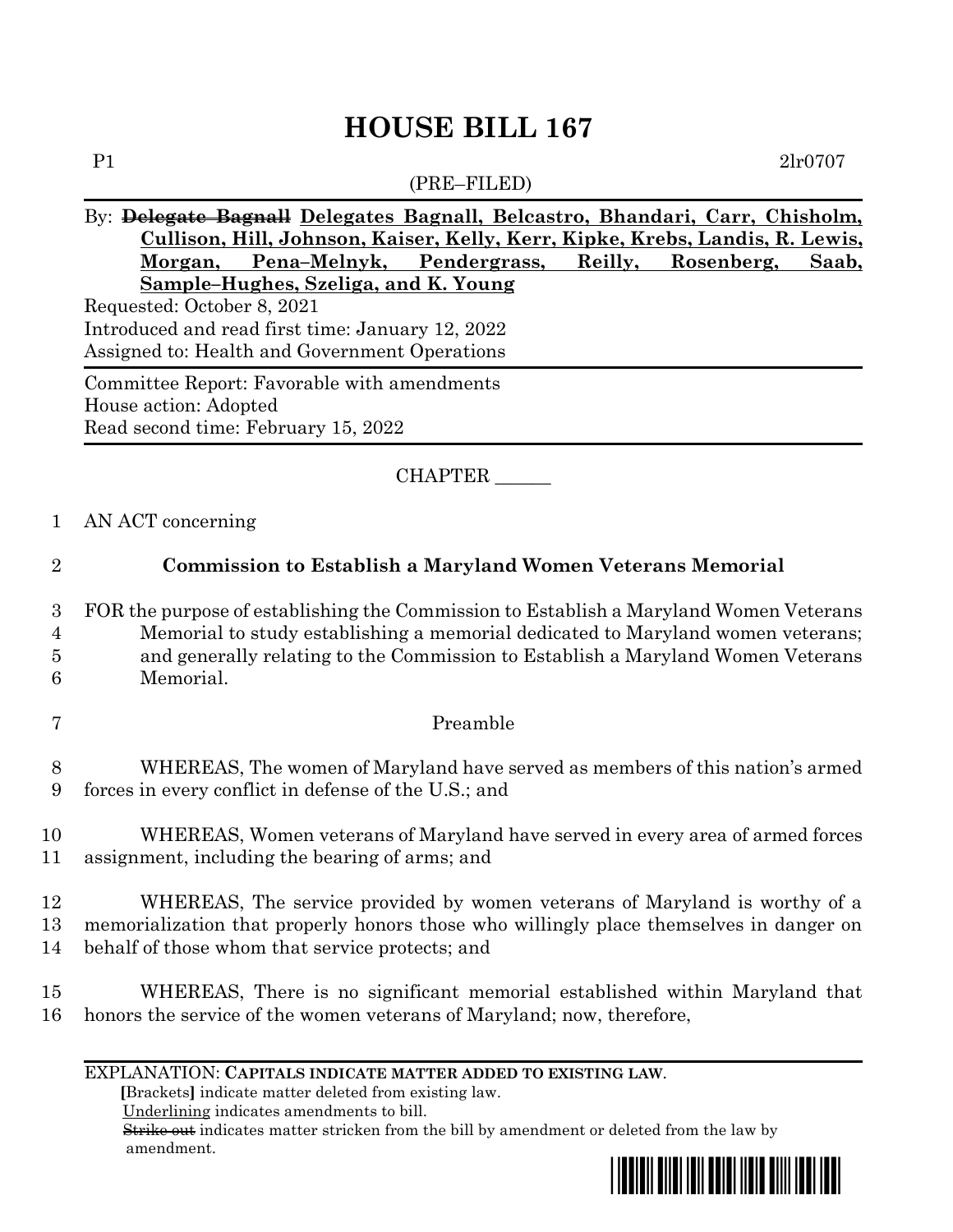**HOUSE BILL 167**

| 1<br>$\overline{2}$                | SECTION 1. BE IT ENACTED BY THE GENERAL ASSEMBLY OF MARYLAND,<br>That:                                                                                                          |
|------------------------------------|---------------------------------------------------------------------------------------------------------------------------------------------------------------------------------|
| 3                                  | There is a Commission to Establish a Maryland Women Veterans Memorial.<br>(a)                                                                                                   |
| $\overline{4}$                     | The Commission consists of the following members:<br>(b)                                                                                                                        |
| $\overline{5}$<br>$\boldsymbol{6}$ | one member of the Senate of Maryland who serves on the Maryland<br>$\bigoplus$<br>General Assembly's Veteran's Caucus, appointed by the President of the Senate;                |
| 7<br>8                             | one member of the House of Delegates who serves on the Maryland<br>$\bigoplus$<br>General Assembly's Veteran's Caucus, appointed by the Speaker of the House;                   |
| 9                                  | $\left(\frac{1}{2}\right)$ (1) the Secretary of <del>Veteran's</del> Veterans Affairs, or the Secretary's designee;                                                             |
| 10                                 | $\overline{(4)}$ (2) the Secretary of General Services, or the Secretary's designee; and                                                                                        |
| 11<br>12                           | the following members, appointed by the Governor on or before<br>$\left( 6 \right)$<br>September 1, 2022:                                                                       |
| 13<br>14                           | $\leftrightarrow$ (3) two representatives of the Maryland Veterans Commission,<br>designated by the Secretary of Veterans Affairs; and                                          |
| 15                                 | four representatives of women's veterans organizations.<br>$\overline{a}$                                                                                                       |
| 16<br>17                           | <u>four representatives of veteran services organizations who are women,</u><br>(4)<br>designated by the Secretary of Veterans Affairs; and                                     |
| 18<br>19                           | one representative of the Maryland National Guard, designated by the<br>(5)<br>Adjutant General of Maryland.                                                                    |
| 20<br>21                           | The members of the Commission shall elect a chair from among the<br>(c)<br>Commission's members.                                                                                |
| 22                                 | (d)<br>The Department of Veterans Affairs shall provide staff for the Commission.                                                                                               |
| 23                                 | A member of the Commission:<br>(e)                                                                                                                                              |
| 24                                 | may not receive compensation; but<br>(1)                                                                                                                                        |
| 25<br>26                           | (2)<br>is entitled to reimbursement for expenses under the Standard State<br>Travel Regulations, as provided in the State budget.                                               |
| 27<br>28<br>29                     | The Commission shall provide recommendations for the funding, design,<br>(f)<br>construction, and placement of an appropriate memorial dedicated to Maryland women<br>veterans. |